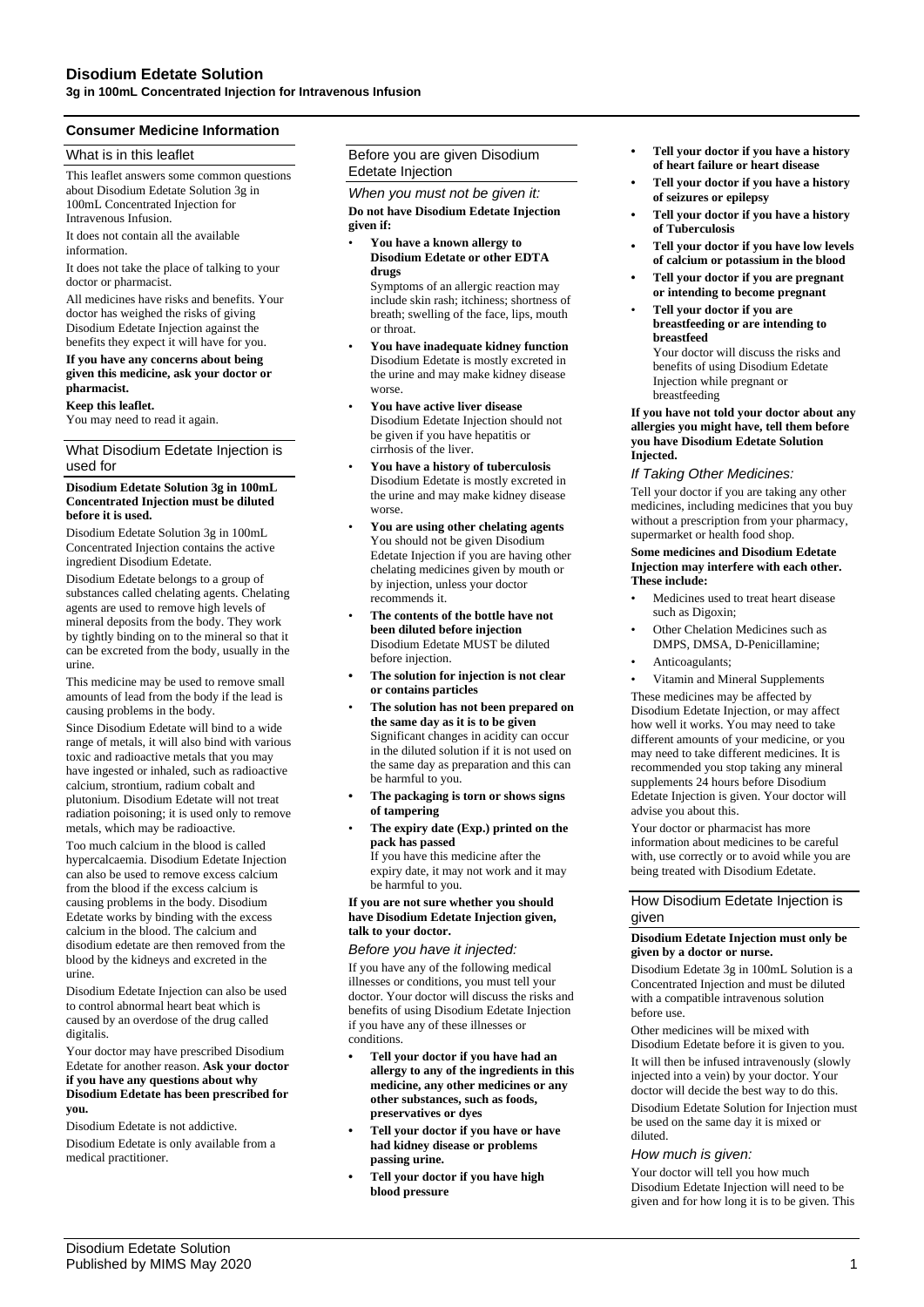is determined by many factors including your body weight and your medical condition.

The maximum dose in any 24-hour period is 3 grams.

### **Follow all directions given to you by your doctor carefully.**

They may differ from the information contained in this leaflet.

### *How long to use it:*

Each person will respond differently to Disodium Edetate Injection.

Treatment times will differ depending on the reason for prescribing Disodium Edetate Injection.

Your treatment using Disodium Edetate Injection will be individually tailored to your needs by your doctor. It is usual that several treatments may be necessary. Each treatment may take 3-4 hours, however your doctor will advise you as to the length and frequency or treatment.

### *If you forget an appointment or need to change an appointment:*

You will need to make another appointment as soon as possible.

### **If you are not sure what to do, contact your doctor or pharmacist as soon as possible.**

*If too much is given (overdose):*

Your doctor should be the only person to inject Disodium Edetate Solution, so an overdose is not likely to occur.

**But if you think that you or anyone else may have been given too much Disodium Edetate Injection immediately telephone your doctor or Poisons Information Centre (telephone 13 11 26) or go to accident and emergency at your nearest hospital. Do this even if there are no signs of discomfort or poisoning.**

### **Immediately contact your doctor or nurse if you notice the following symptoms of an overdose:**

- Abdominal cramps
- Shortness of breath or difficulty breathing
- Irregular heartbeat
- Confusion, mood or mental changes
- Muscle cramps in hands, arms, feet, legs or face
- Numbness and tingling around the mouth, fingertips or feet
- Shaking or tremors
- Convulsions, fits or seizures.

# While you are being given Disodium Edetate Injection

*Things you must do:*

- **• Tell all doctors, dentists and pharmacists who are treating you that you are being treated with Disodium Edetate Injection.**
- **• If you are about to be started on any new medicine, remind your doctor and pharmacist that you are being treated with Disodium Edetate Injection.**
- **• Tell your doctor if you become pregnant while being treated with Disodium Edetate Injection.**

### **• Tell your doctor if you feel that giving Disodium Edetate Injection is not helping your condition.**

Disodium Edetate treatment must be monitored very closely by your doctor. You may need to have regular blood tests and urine tests, and have your blood pressure checked regularly.

Be sure to keep all appointments with your doctor so that your progress can be checked.

# *Things you must not do:*

- **• Do not inject Disodium Edetate Solution yourself.**
- **• Do not take any other medicines, whether they require a prescription or not, without first telling your doctor or consulting a pharmacist.**

# *Things to be careful of:*

### **Be careful driving or operating machinery until you know how Disodium Edetate affects you.**

This medicine may cause dizziness, lightheadedness or weakness in some people. If you have any of these symptoms, do not drive, operate machinery or do anything else that could be dangerous.

### Side effects

### **Tell your doctor or pharmacist as soon as possible if you do not feel well while you are being given or treated with Disodium Edetate Injection.**

Disodium Edetate helps most people but it may have unwanted side effects in a few people. All medicines can have side effects. Sometimes they are serious, most of the time they are not. You may need medical treatment if you get some of the side effects.

**Ask your doctor or pharmacist to answer any questions you may have.**

### **Tell your doctor or nurse if you notice any of the following and they worry you:**

- Skin irritation and/or pain around the area of injection
- Bruising around the area of injection
- Stomach cramps
- Diarrhoea
- Dizziness or light-headedness

• A general feeling of being unwell The above list includes the more common side effects of this medicine.

# **Tell your doctor or nurse as soon as**

### **possible if you notice any of the following** • Headache

- Tingling feeling or pins and needles, numbness or prickling feelings
- Temporary numbness of the mouth, or temporary numbness anywhere else
- Fever
- Burning, crawling or itching feeling
- Sores in the mouth and on lips and dry scaly skin

The above list includes serious side effects that may require medical attention or hospitalization.

### **Tell your doctor immediately, or go to accident and emergency at your nearest hospital if you notice any of the following:**

- cloudy urine or changes in your urination habits
- unexplained back pain
- extreme numbness or tingling, difficulty moving fingers or toes
- Muscle spasms or tremors
- Excessive thirst
- Pain, burning or swelling at the site of injection
- Unusual tiredness or weakness
- Skin rashes or sores
- Flu like symptoms such as chills or fever Severe pain or inflammation of the feet,
- knees, hands, or elbows Symptoms of kidney problems:
- Cloudy urine
- Frequent or sudden urge to urinate
- Large or small volumes of urine
- Pain or difficulty urinating

### Symptoms caused by low levels of calcium in the blood:

- Difficulty breathing
- Irregular heartbeat
- Mood or mental changes
- Muscle spasms in hands, arms, feet, legs or face
- Numbness or tingling around the mouth, fingertips or feet
- Fits or seizures

The above list includes very serious side effects. You may need urgent medical attention or hospitalisation.

This is not a complete list of all possible side effects. Others may occur in some people and there may be some side effects not yet known.

### **Tell your doctor if you notice anything else that is making you feel unwell, even if it is not on this list.**

## **Ask your doctor or pharmacist if you don't understand anything in this list.**

Do not be alarmed by this list of possible side effects.

You may not experience any of them.

### How to Store Disodium Edetate Solution 3g in 100mL Concentrated **Injection**

Store below 30°C.

Keep out of reach of children.

**This product is for SINGLE USE in one patient on one occasion only. It will be used once only and then it will be discarded. It must never be stored after it is opened, nor used for more than one person.**

### Product Description

### *Ingredients:*

**Active Ingredient:** Disodium Edetate 3g

# **Other Ingredients**

Water for Injections.

This medicine does not contain gluten, lactose, sucrose, tartrazine or any other azo dyes, alcohol or any preservatives.

### *What it looks like:*

Disodium Edetate Solution 3g in 100mL Concentrated Injection is a clear and colourless solution in a clear glass vial, sealed with a rubber stopper and an aluminium cap.